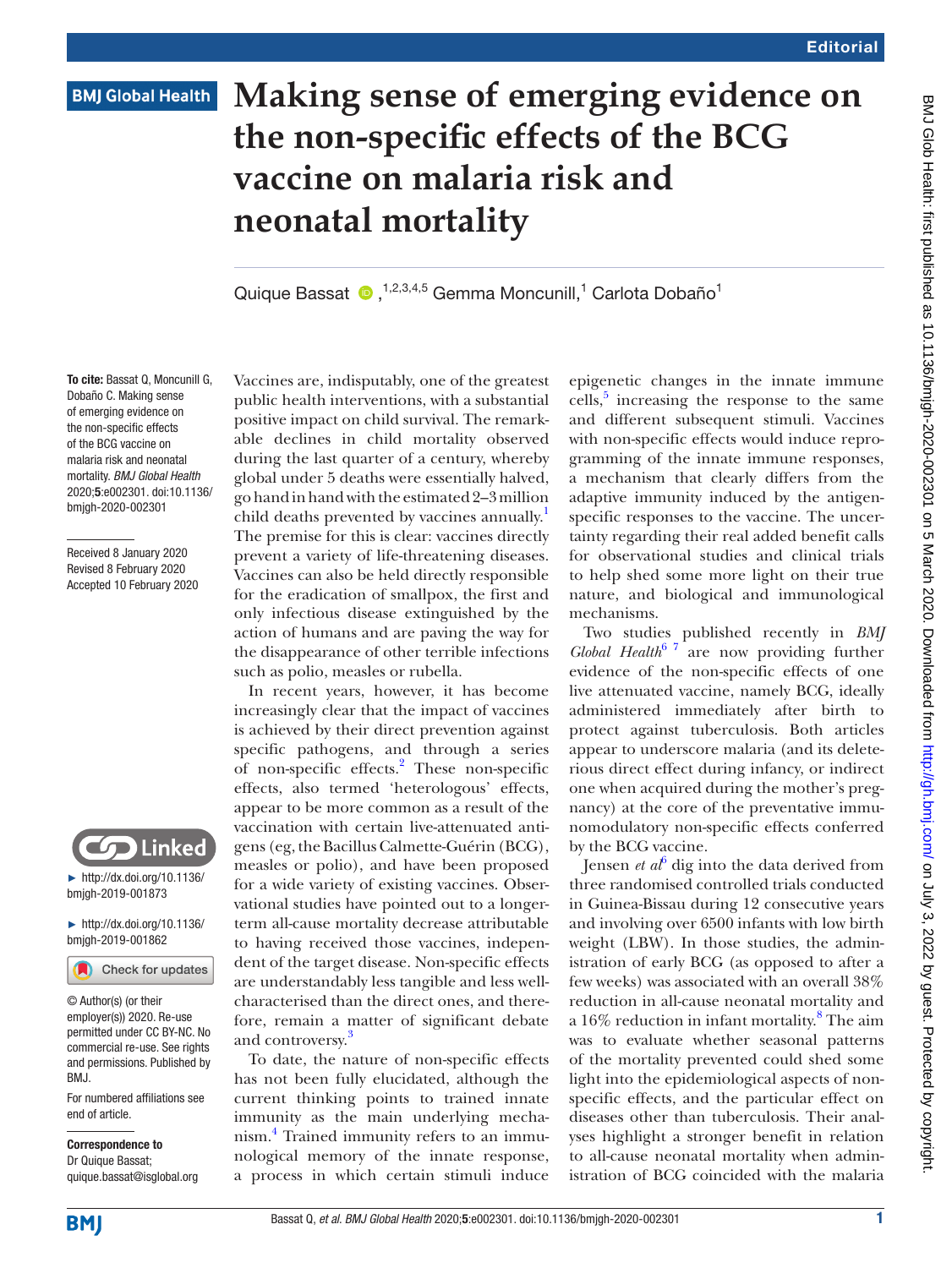peak-season (November to January), with a much more modest effect during the rest of the year.

The authors hypothesise that, similar to what other studies have shown, such an effect in overall neonatal survival could be achieved through a non-specific protection against malaria. This was supported by additional laboratory work conducted among a subgroup (n=467) of vaccinated newborns who evidenced stronger proinflammatory responses to heterologous challenge. Their hypothesis would be explained by the immunomodulatory non-specific effects of the BCG vaccine against the life-threatening consequences of placental malaria, which is known to cause an enhanced risk of subsequent morbidity and mortality in the neonatal period.<sup>9</sup> Thus, BCG vaccination would confer an increased resilience against the risk of infection during the first months of life by ameliorating the detrimental immunological effects of malaria in the later stages of pregnancy.

A few considerations appear important when analysing such hypothesis. On the one hand, the population chosen for this analysis (LBW babies <2500 g, enrolled in the clinical trials) appears most adequate, because of a variety of reasons. Indeed, in Guinea-Bissau, LBW newborns were deliberately left out of BCG early vaccination, even though they were probably those who could benefit the most from more proactive interventions, considering that LBW confers a significant risk for neonatal and infant death, with malaria during pregnancy being considered a key risk factor.<sup>[10](#page-2-8)</sup>

On the other hand, the coincidence of the administration of the vaccine with malaria season necessarily implies that the effects occurring during pregnancy in terms of creating an adverse immune phenotype in the fetus (that the non-specific effects of the vaccine would somehow 'correct') may have predominantly affected mothers during their latest stages of pregnancy, so as to also occur during the high malaria season. The confirmation that this was the case, and that newborns of primigravidae appeared significantly more protected by BCG than those of multigravidae (also a phenotype typical of malaria during pregnancy) is reassuring and further supportive of the link with malaria.

Finally, when looking at the likely causes of death as determined by verbal autopsy and clinical records it seems majorly attributed to septicaemia and respiratory infections, in spite of the inherent weaknesses of the methods used for establishing cause of death. Therefore, it would appear that the increased risks conferred by malaria in pregnancy would not necessarily be predominantly due to malaria (congenital or acquired) at an early stage of life (a rarer event in malaria-endemic areas, in comparison to malaria at later stages during infancy<sup>11</sup> but rather to a more generic 'infectious' risk during those very first weeks. Studies have demonstrated a higher incidence of infectious episodes (particularly of respiratory and gastrointestinal nature) in areas with high prevalence of placental malaria, $12$  and it is also well known that malaria can be associated with an increased risk of secondary bacterial infections.<sup>13</sup>

Other live-attenuated vaccines, such as measles, have also been associated with non-specific effects in the risk of sepsis and acute lower respiratory tract infections.<sup>14</sup> Irrespective of the true mechanisms underscoring such associations, the work presented establishes a plausible and interesting hypothesis which will need future testing (ideally in other malaria endemic areas) and merits further consideration.

In the second article, Berendsen *et al*<sup> $\bar{l}$ </sup> present very convincing and complementary observational data on the alleged protection of BCG vaccination against malaria infection and disease among children under five in sub-Saharan Africa. Although many studies had analysed the potential non-specific effects of vaccines against other infections, scarce and contradictory data were available regarding the potential non-specific benefits in terms of malaria risk at a population level. Their analysis, more straightforward than that presented in the first article, used Demographic Health Survey data from 13 sub-Saharan countries involving over 34200 children.

Berendsen *et al*<sup>[7](#page-2-13)</sup> found that among children with confirmed BCG vaccination (as documented in the child's health card), the risk of malaria was significantly lower (AOR 0.88, 95% CI 0.82 to 0.94). Such an association was stronger in areas of suboptimal BCG coverage, indicated a similar prevention of both symptomatic and asymptomatic infections, and appeared consistent irrespective of the age at which the infant was vaccinated (with perhaps an increasing benefit with increasing infant's age).

The authors contextualise their findings in the current scenario whereby the RTS,S/AS01E malaria vaccine, the first vaccine found to have a direct effect on the risk of human malaria, is being cautiously implemented in a pilot phase in three African countries under strict scrutiny both because of its suboptimal efficacy and potential safety concerns observed in the phase 3 trial. Interestingly, such safety signals (essentially an increase in the risk of meningitis and cerebral malaria among a specific group of the vaccinated older children with the RTS,S, as compared with their respective controls) have been proposed to derive from the non-specific effects of the control vaccine (live attenuated rabies vaccine) rather than resulting from the deleterious effect of  $RTS$ , $S<sup>15</sup>$  $S<sup>15</sup>$  $S<sup>15</sup>$ . The authors conclude that the non-specific effects of the BCG vaccine against malaria, particularly in areas of low vaccination coverage, could potentially reduce up to 9.6% the malaria prevalence, and that such impact could be synergistic with the other malaria control tools, including the use of the RTS,S vaccine, and would be highly costeffective in the global fight against malaria.

The evidence supporting the somehow ambiguous non-specific effects of vaccines is slowly building up. The robust data provided by the aforementioned two articles on the non-specific effects associated to BCG opens new avenues for future research and corroboration,<sup>16</sup> and further strengthen our current understanding that vaccines, beyond preventing those diseases they are intended to prevent, can indirectly produce many